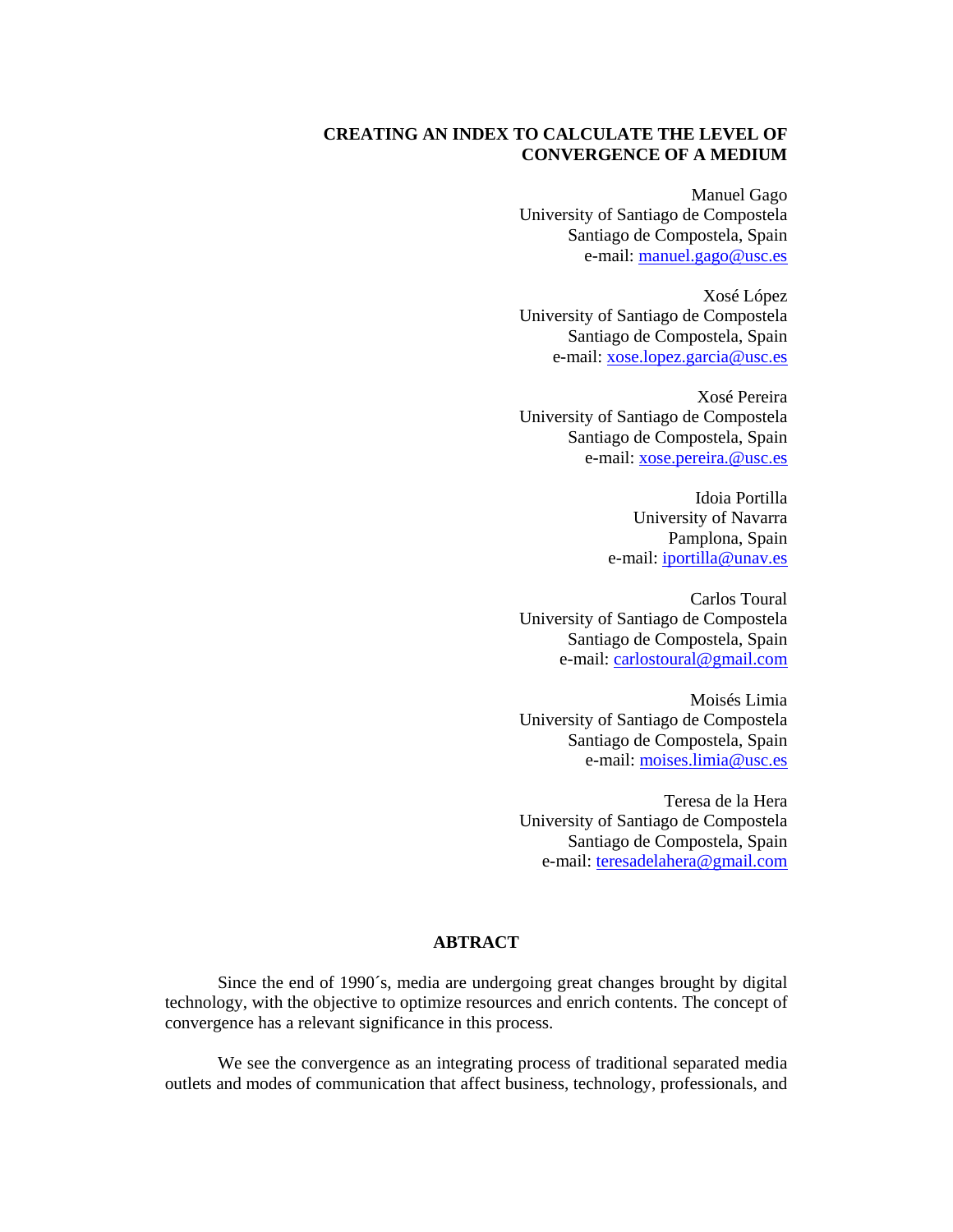audiences at all stages of production, delivery, and consumption of contents of any kind (information, entertainment, and advertising).

This paper provides a methodological tool for calculating an index over which reflects the level of convergence of a medium.

This proposal, fruit of the work of a collective research project -which is currently carried out by a numerous group of Spanish scholars with public funding (see for details our website www.infotendencias.com/objetivos)-, is based on the following variables: relationships among newsrooms, media polyvalence, type of collaboration on contents development, and type of contents delivery.

**Key-words**: convergence, methodological tool, multimedia, integration, multiplatform

## **1. INTRODUCTION**

The study of the journalistic convergence is rebuilt in the late 1970's, even though it had already been studied before in other scopes, such as the mathematics or the economics (Salaverría et al, 2007). At first, the mediums had experienced convergence processes (De Sola Pool, 1990), yet the development of the digital technology has intensified the use of this term.

Actually, there is a great variety of approaches in the study of the media convergence: business, jury ship, technological, multiplatform or cultural (Palacios and Diaz-Noci, 2009). Salaverría, García Avilés, and Masip (2007) determine three different schools which are, up to a certain point, consecutives. Firstly, the media convergence was studied as a technology confluence; secondly, as a system, that compels to see different interconnected spheres which cannot be uncoupled from each other. Finally, the convergence is analyzed as a process, from a technological perspective and certifying its evolution through different levels.

With an analysing purpose over the convergence of the news media in Spain and covering all these aspects, Salaverría, García Avilés, and Masip (2007) propose the following definition: *"Media convergence is a multidimensional process that, facilitated by the generalised implantation of digital telecommunications technology, affects the technological, business, professional and publishing area of the mass media. It favours an integration of tools, spaces, working methods and languages that were formerly dispersed, in such a way that journalists produce contents that are distributed through numerous platforms, using the specific languages of each of them"* (Palacios and Diaz-Noci, 2009:113).

This work is placed into the same research; thereby the same definition will be adopted. According to it, the convergence affects four spheres: technology, business, professionals, and contents delivery. Actually, most journalistic companies are already emerged into business and technological convergence processes (Salaverría et al, 2007). Thus, the identification of highlighted cases of journalistic convergence must be focused on the contents and professional aspects.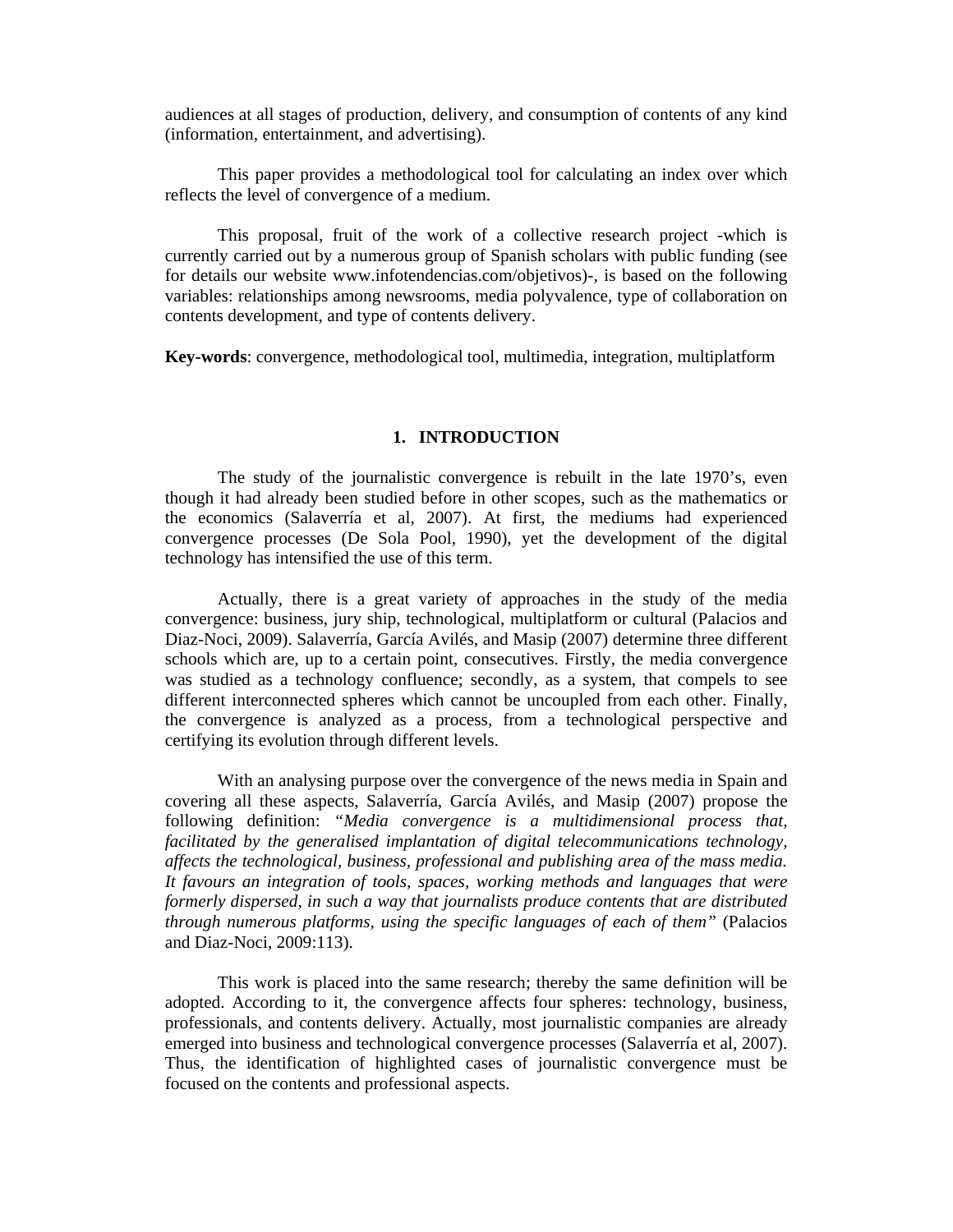The professional convergence takes place *"cuando en una redacción unificada o en redacciones independientes de distintos medios que trabajan en colaboración, se elaboran productos para más de un medio"<sup>1</sup>* (Salaverría et al, 2007: p. 22). The process is usually produced in a communication group and it might have different levels, from the absence of collaboration to the multidirectional collaboration, where the contents are produced and shared. Therefore, the master piece is all the contents about which will be analyzed the type of collaboration available for its production. However, apart from the integrated production, the professional convergence may materialize itself into the journalist polyvalence and the multiplatform delivery.

In this research, it is presented a methodological tool that produces, as a result, an index which turns itself into a key parameter to measure the convergence degree of a news medium. This methodological tool summarizes the level of convergence in the contents and professional aspects covering three dimensions: integrated production, multi-skilled professionals, and multiplatform delivery. The purpose for the calculus of the convergence index is the result of a part of the work process of the collective project *Convergencia digital en los medios de comunicación* (Digital convergence in the mediums) financed by the Ministry of Education and Science<sup>2</sup>. By the same token, this communication won't be attainted to the specific results of this project, but it will refer to process as a referential to define the proposed tool.

#### **2. VARIABLES TO DELIMIT THE MEDIA CONVERGENCE**

The common ground for any process labeled as journalistic convergence is the blurring of the limits between different media –professional skills, formats, production strategies– (Dupagne and Garrison, 2006; Silcock and Keith, 2006). As we said, we propose to analytically structure the convergence into three dimensions that cover different phases of the communication process and refer to professional and content aspects:

- Integrated production
- Multi-skilled professionals
- Multiplatform delivery

Any of these dimensions of convergence can be developed in the media on their own, but in many cases they are part of the same convergent project. Even though, the dimensions can be intrinsically related to one another in the projects, an analytical separation can be rather useful to identify the leading proponents and the resisting clusters in any given convergence process (Domingo et al., 2007).

We want to avoid classifying the experiences into a "*continuum*", such as the one proposed by Dailey et al. (2005). We also want to avoid defending convergence as the ideal option and that any other less ambitious initiative is a halfway step to the only possible model of convergence. This model assumes that any form of convergence which is not full integrated is just a stage in the process. We agree with the criticism of Deuze (2004: 140) about the "*continuum*": "*Such models tend to ignore that* 

 $1$  When in an integrated newsroom or in independent newsrooms of different media that work in collaboration, are devise products for more than one media.

<sup>&</sup>lt;sup>2</sup> Reference: SEJ2006-14828-C06-03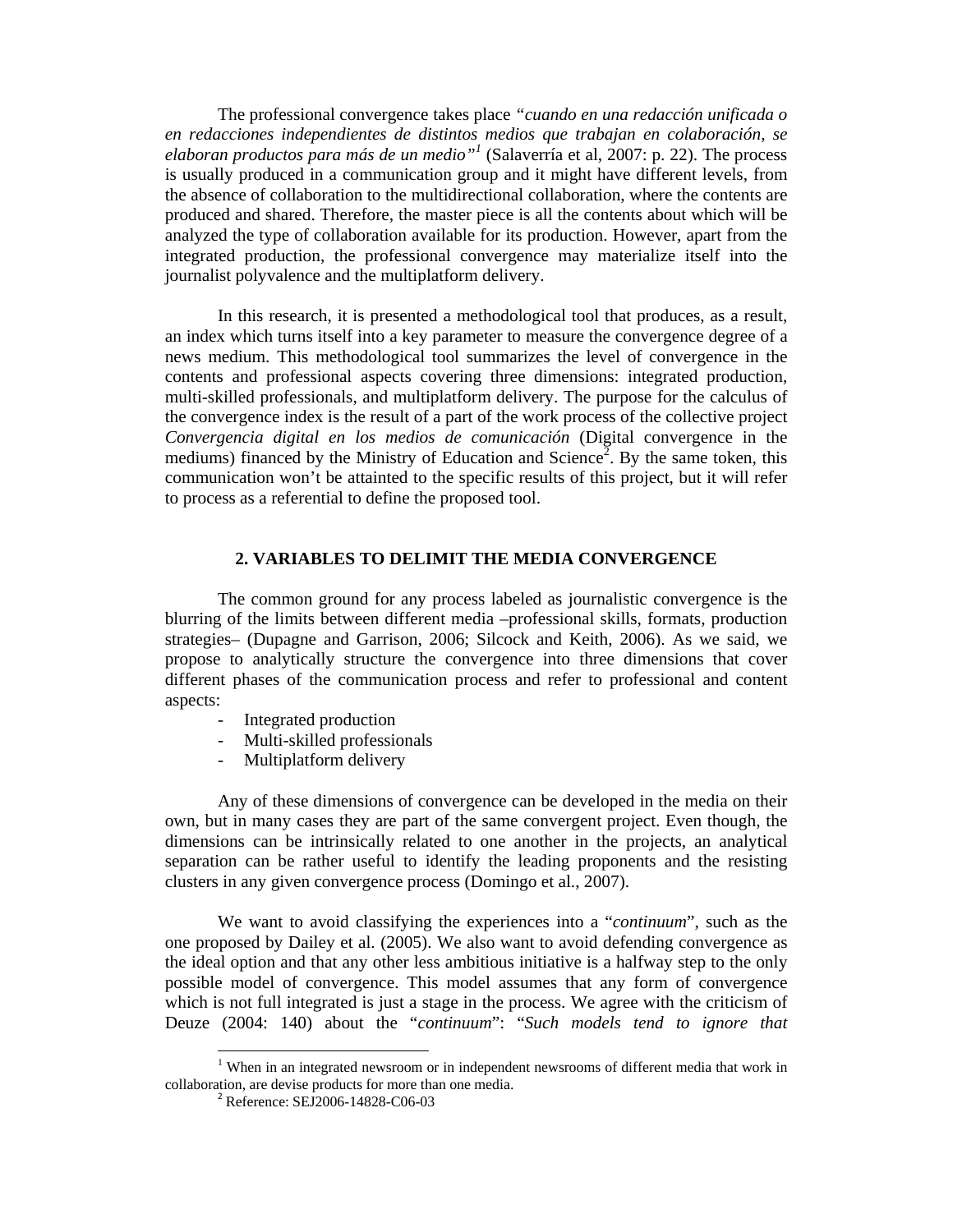*convergence does not have to be a linear process, that it may fail, or that it leaves some parts of the organization untouched*". With our model, every single dimension can have a different level of development; making convergence an open process with many possible different outcomes about which the empirical research suggests.

# **2.1. Integrated production**

Theoretical and empirical literature has thoroughly described the potential models of integrated production. Authors distinguish between low degrees of convergence –when independent newsrooms collaborate somewhat frequently– and more developed forms of integration, through coordination desks of separated newsrooms or the integration of all the journalists into one newsroom that produces content for different outlets at the same time (Dailey et al., 2005; Killebrew, 2005; Quinn, 2005).

## **2.2. Multi-skilled professionals**

The ideal multi-skilled journalist, as some authors have suggested to label them (Bromley, 1997), would be able to produce news for any medium using any technological tool needed for every step of the process. They would be able to adapt the stories to the language of each medium and develop the whole production process. Besides, journalists may also need to be flexible concerning the topics, they are ready to cover (Domingo et al, 2007). Hence, three types of polyvalence could be distinguished (Micó, 2006):

- Media multi-skilling: journalists produce content for different media.
- Issue multi-skilling: professionals report on news related to different thematic areas.
- Technical multi-skilling: reporters are responsible for performing most of all the production tasks.

# **2.3. Multiplatform delivery**

Content delivery has been the dimension of convergence that has developed more visibility in recent years. Digitalization has assisted the development of multiplatform delivery strategies that aim to make news distribution as efficient as possible; ideally using the work of one reporter on an issue as the common source for any version of the story in the different outlets of the media company (Domingo et al., 2006).

The key parameter to analyze this dimension refers to how multiplatform delivery is managed. Digital technologies let the process be completely automated, having a database and software that repurpose to different outlets, literal or shorter versions of the content originally produced for one medium. Another strategy is that a journalist does the entire or part of the repurposing; human intervention in the process can improve the quality of the result. And, in integrated newsrooms, every story can be originally produced already to fit different media at the same time.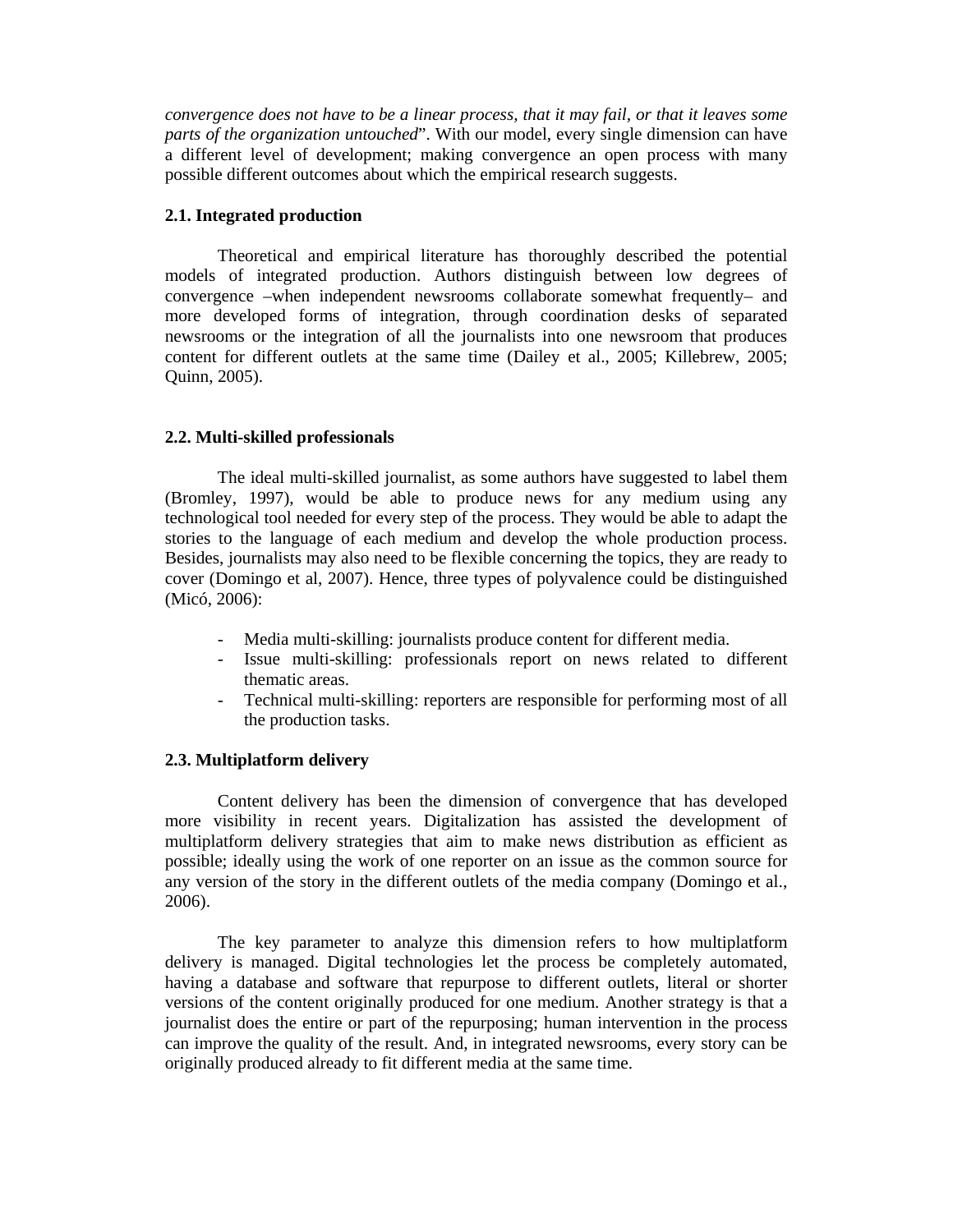#### **3. METHODOLOGICAL TOOL DESIGN**

The lack of methodological references concerning the convergence level analysis of a medium leads us to propose this tool created *ad hoc* for our project, but also elaborated considering that it can be useful for new investigations to come.

The proposed tool consists in a formula based on an assignation table of score that comes from a database. The proposed formula gives, as a result, an index which sets at 100 (one hundred) as the maximum degree of convergence and at 0 (zero) as the minimum degree of convergence.

## **3.2 The database**

Just like it was previously defined, the proposed tool comes from a database which beholds all the necessary fields to calculate the convergence index taking into account all the considerations formerly done. The database developed for the project Infotendencias (Info trends) to which we referred in the very beginning of this communication has contributed over awhile for the development of the calculus proposal, as well as for the presentation of the necessary fields, so that the proposal mentioned can be useful for future investigations.

| Table 1         |
|-----------------|
| Database fields |

| <b>GENERAL DATA OF THE MEDIUM</b> |                                                          |  |  |  |
|-----------------------------------|----------------------------------------------------------|--|--|--|
|                                   | Name of the medium                                       |  |  |  |
|                                   | Group to which it belongs                                |  |  |  |
|                                   | City in where it has seat                                |  |  |  |
|                                   | Web                                                      |  |  |  |
|                                   | Email                                                    |  |  |  |
|                                   | Support: Paid Daily Newspaper Agency - Free Daily        |  |  |  |
|                                   | Newspaper - Others- Web Publishing - Radio- Magazine- TV |  |  |  |
|                                   | <b>Observations</b>                                      |  |  |  |
|                                   | Size of the newsroom                                     |  |  |  |
|                                   | Telephone                                                |  |  |  |
| PROFESSIONAL POLIVALENCY          |                                                          |  |  |  |
|                                   | $0\%$                                                    |  |  |  |
|                                   | 25%                                                      |  |  |  |
|                                   | 50%                                                      |  |  |  |
|                                   | 100%                                                     |  |  |  |
| <b>COLLABORATION</b>              |                                                          |  |  |  |
|                                   | One-to-one relationship                                  |  |  |  |
|                                   | Other collaborations                                     |  |  |  |
| RELATIONSHIP AMONG NEWSROOMS      |                                                          |  |  |  |
|                                   | Minimum relationship                                     |  |  |  |
|                                   | Separated spaces                                         |  |  |  |
|                                   | Spaces in common                                         |  |  |  |
|                                   | Integrated relationship                                  |  |  |  |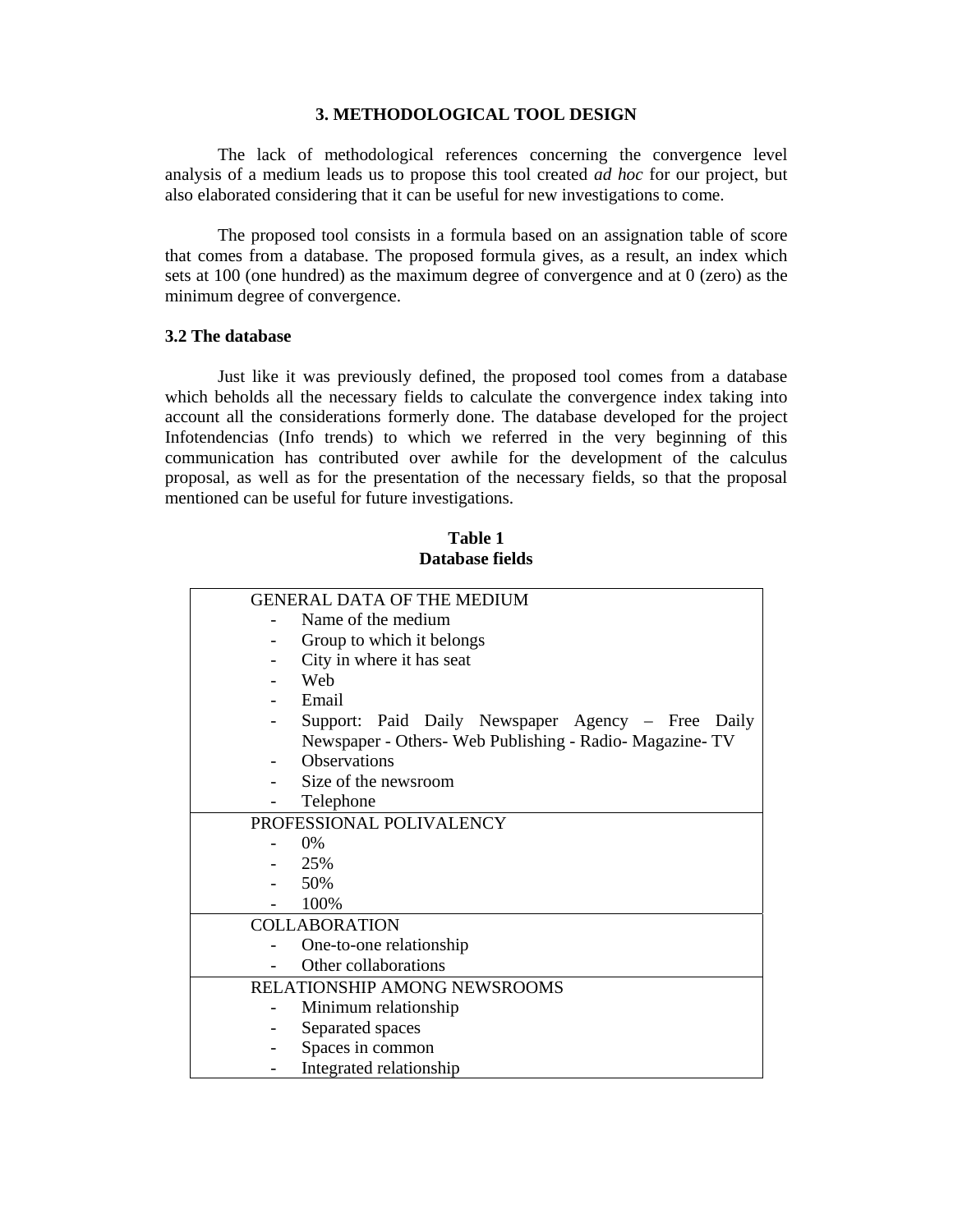| <b>MEDIA POLYVALENCE</b>                                  |  |  |
|-----------------------------------------------------------|--|--|
| Contents published by other media                         |  |  |
| <b>Others</b>                                             |  |  |
| <b>DELIVERY</b>                                           |  |  |
| Regular promotion belonging to another medium             |  |  |
| Regular contents promotion belonging to another medium    |  |  |
| Regular contents reproduction belonging to another medium |  |  |
|                                                           |  |  |

### 3.2.1. Professional Polyvalency

This field collects the polyvalent professionals' percentage that exists in a newsroom. In other words, the percentage of people from the newsroom who do more than their own work, such as, how many editors can work, by their turn, as photojournalists, designers, and so on.

A multimedia and polyvalent journalist would work for various media belonging to the same journalistic company and could develop editing, reporting, design, and other labours. The opposite degree would be a monomedia and non-polyvalent journalist, whereas the intermediate categories would be the multimedia and non-polyvalent journalist and the monomedia and polyvalent journalist.

## 3.2. Types of collaboration

This section will collect information about whether or not there is any type of collaboration among the different analysed media. We understand the collaboration as a relationship among media and not among the professionals of these media. We understand that there won't be collaboration between one another, for example, two media don't share any content.

There would be collaboration, such as, if a newspaper laboured original contents for its own digital version or for other media or if both shared any kind of content, if that be in a constant or usual way.

# 3.2.3. Relationship among newsrooms

Just as we could see above, the contents production in an integrated newsroom is elaborated when "*redacciones anteriormente separadas trabajan ahora en un espacio común, bajo una estructura organizativa única y producen contenidos indistintamente para diversos medios*" 3 (Salaverría et al. 2007: 24). Therefore, we would be facing the maximum degree of convergence. In the lower degree we would have the *"spaces in common"* category, where different newsrooms share the same physical space. With "*separated spaces*" we refer to independent newsrooms in different spaces, even though they could share contents. A lower level would be the *"minimum relationship"*, where the newsrooms are split, don't share editorial charges, and only occasionally could share resources. In the last level we would have the lack of relationship.

<sup>&</sup>lt;sup>3</sup> Newsrooms previously separated work now in a common space, under an unique organizing structure and produce contents indistinctly for different media.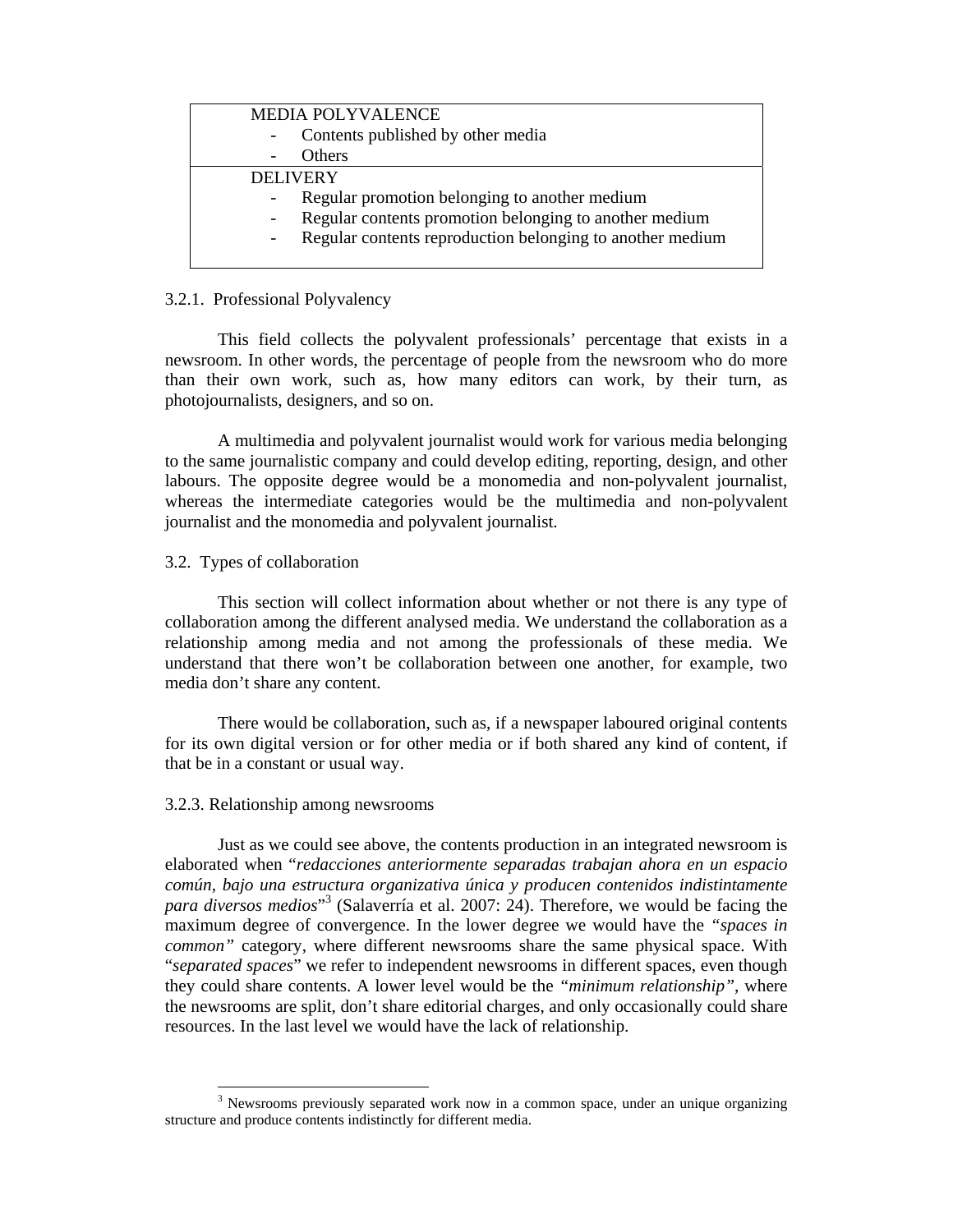#### 3.2.4. Media polyvalency

This field collects information about the fact that contents produced by a medium are published in other media, both belonging to its own group and to other media. Thus, it consists in knowing if its own medium contents are delivered by other media and knowing what media they are. This aspect has much to do with the multiplatform delivery of the following section.

### 3.2.5. Delivery

As we had pointed out in upper lines, the three dimensions of the convergence which have been considered are not independent. Thus far, it is confirmed the reason why we have already collected aspects about the multiplatform delivery in the integrated production and the media polyvalence. With the collected data to measure the first, we know whether or not the contents are produced by integrated newsrooms. With the media polyvalence we would see if these contents were delivered by other media. The only aspect that remains dependent of resolution is if the medium delivers, by its turn, the contents belonging to the other ones. On the other hand, it misses being known whether or not the medium studied delivers contents belonging to the other ones. In the former case about media polyvalence, the medium was the one who prompted contents and analysed if they were delivered by others.

Three possible categories are distinguished in case there is collaboration:

- a) The newspaper restricts itself to promote another medium by nothing else than publishing its web address.
- b) The medium promotes a content belonging to another medium, such as, publishing a footnote through a call to its web factual video.
- c) The medium reproduces the content belonging to another medium, publishing entrances or comments, as an example.

Hence, it collects all the aspects which lead in the same way to the convergence regarding the contents production and delivery and to the professionals' labour who work in the medium.

#### **3.3. The analysis table**

The analysis table sets the punctuation which is assigned to the database contents that supports the formula proposed. Considering the variables proposed previously, the table is split into four sections: relationship among newsrooms, media polyvalence, type of collaboration in the development of contents, and type of contents delivery. To fulfil the assignation of points, we also take into account the territoriality factor. Obviously, it is not always possible to physically integrate the newsrooms. Notwithstanding, in the cases of physically separated newsrooms, the effort to share professionals and resources must not punish the convergence degree of a medium but to strengthen it.

With regard to the rest of the variables, two different groups have been set; one which would only integrate the field of the relationship among the newsrooms; and another which would integrate the rest of the fields. What has been taken into account at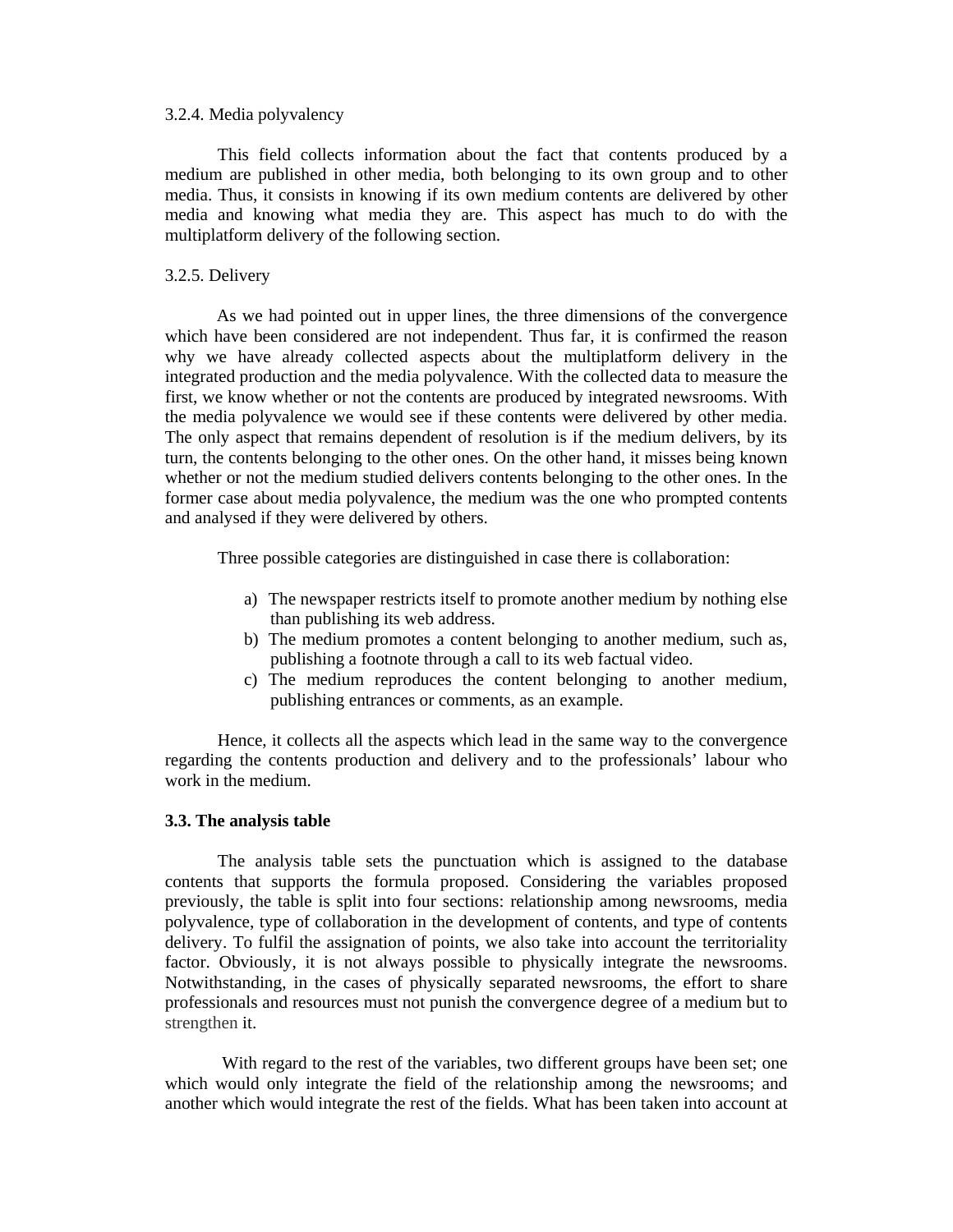the time of taking this decision is that the relationship among the newsrooms is the main index of the convergence degree, due to the fact it tells us about the relationship among the professionals, the use of the spaces and the management way. That is why we take the decision of which every half-and-half individual relationship must punctuate individually or otherwise, the other fields will punctuate in general terms. The average settled for the proposed formula calculus consists in 70% of importance for the field of the relationship among the newsrooms, and 30% for the entire rest of the fields.

Concerning the distribution of points, thereby, the relevant assignation to each relationship of those mentioned before, four different degrees are distinguished. It is detected that the media regularly establish distinguished relationships in four great groups; with media that do not belong to the group but with which they establish an exclusively commercial relationship; with media of the same name but different edition (digital, paper); with media belonging to the same group and the same geographic area (specifically the same autonomous community); and with media belonging to the same group but different autonomous community.

On the other hand, aside from the main fields of the database, they will take into account the other factors (of which we can have information about the data introduced to the database) that have been considered determinant for the index calculus. These are the following factors:

- Potential relationships among the newsrooms: to calculate the convergence index of a medium, it will be important to consider the amount of media that could susceptibly establish a relationship and see whether or not this one is set. We understand that the number of media with which it could establish a relationship that gives us information about its convergence degree, is the number of media which sets up the group to which it belongs.
- Territoriality: we understand that is relevant to regard the territorial factor at the time of determining the convergence degree. There must be taken into account that is not always possible to integrate two newsrooms in the same physical space if they territorially belong to distant spots. Nevertheless, the effort to share staff and resources in these cases must not punish the convergence degree but to strengthen it.

| <b>VARIABLES</b> | <b>POINTS</b>                                       |          |
|------------------|-----------------------------------------------------|----------|
|                  | <b>TYPE OF COLLABORATION</b>                        |          |
| A                | Collaborates with other media that do not belong to | 1 point  |
|                  | their group                                         |          |
|                  | Collaborates with other editions of the same name   | 2 points |
|                  | (digital, paper)                                    |          |
|                  | Collaborates with other media belonging to the same | 3 points |
|                  | group and region                                    |          |
|                  | Collaborates with other media belonging to the same | 4 points |
|                  | group and different region                          |          |

**Table 2 Table for the assignation of points to the final calculus**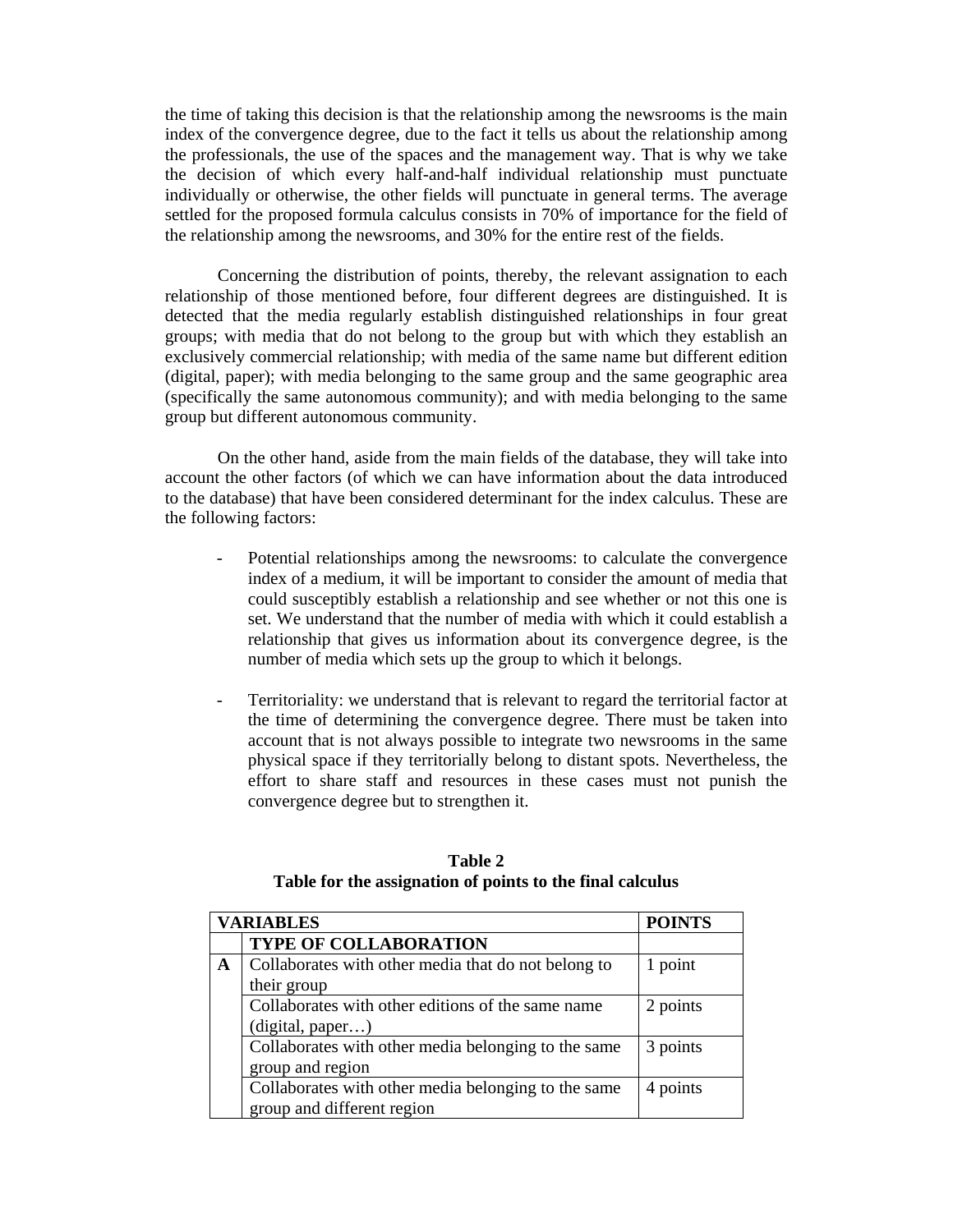|              | <b>MEDIA POLYVALENCE</b>                                         |          |
|--------------|------------------------------------------------------------------|----------|
| B            | Contents produced by media that do not belong to                 | 1 point  |
|              | their group                                                      |          |
|              | Contents produced by other editions of the same                  | 2 points |
|              | name (digital, paper)                                            |          |
|              | Contents produced by media belonging to the same                 | 3 points |
|              | group and region                                                 |          |
|              |                                                                  |          |
|              |                                                                  | 4 points |
|              | Contents produced by media belonging to the same                 |          |
|              | group and different region<br><b>DELIVERY</b>                    |          |
| $\mathbf C$  |                                                                  |          |
|              | Contents delivered by media that do not belong to<br>their group | 1 point  |
|              | Contents delivered by other editions of the same                 | 2 points |
|              | name (digital, paper)                                            |          |
|              | Contents delivered by media belonging to the same                | 3 points |
|              | group and region                                                 |          |
|              | Contents delivered by media belonging to the same                | 4 points |
|              | group and different region                                       |          |
|              | RELATIONSHIP AMONG NEWSROOMS                                     |          |
|              |                                                                  |          |
|              | <b>Minimum relationship</b>                                      |          |
| D            | Minimum relationship among media that do not                     | 1 points |
|              | belong to their group                                            |          |
| ${\bf E}$    | Minimum relationship among other editions of the                 | 2 points |
|              | same name (digital, paper)                                       |          |
| $\mathbf{F}$ | Minimum relationship among media belonging to the                | 3 points |
|              | same group and region                                            |          |
| G            | Minimum relationship among media belonging to the                | 4 points |
|              | same group and different region                                  |          |
|              | <b>Separated spaces</b>                                          |          |
| $\mathbf H$  | Separated spaces among media that do not belong to               | 1 point  |
| L            | their group<br>Separated spaces among other editions of the same |          |
|              | name (digital, paper)                                            | 2 points |
| ${\bf J}$    | Separated spaces among media belonging to the same               | 3 points |
|              | group and region                                                 |          |
| $\mathbf K$  | Separated spaces among media belonging to the same               | 4 points |
|              | group and different region                                       |          |
|              | <b>Spaces in common</b>                                          |          |
| L            | Spaces in common among media that do not belong                  | 1 point  |
|              | to their group                                                   |          |
| M            | Spaces in common among other editions of the same                | 2 points |
|              | name (digital, paper)                                            |          |
| N            | Spaces in common among media belonging to the                    | 3 points |
|              | same group and region                                            |          |
| $\mathbf 0$  | Spaces in common among media belonging to the                    | 4 points |
|              | same group and different region                                  |          |
|              | <b>Integrated newsrooms</b>                                      |          |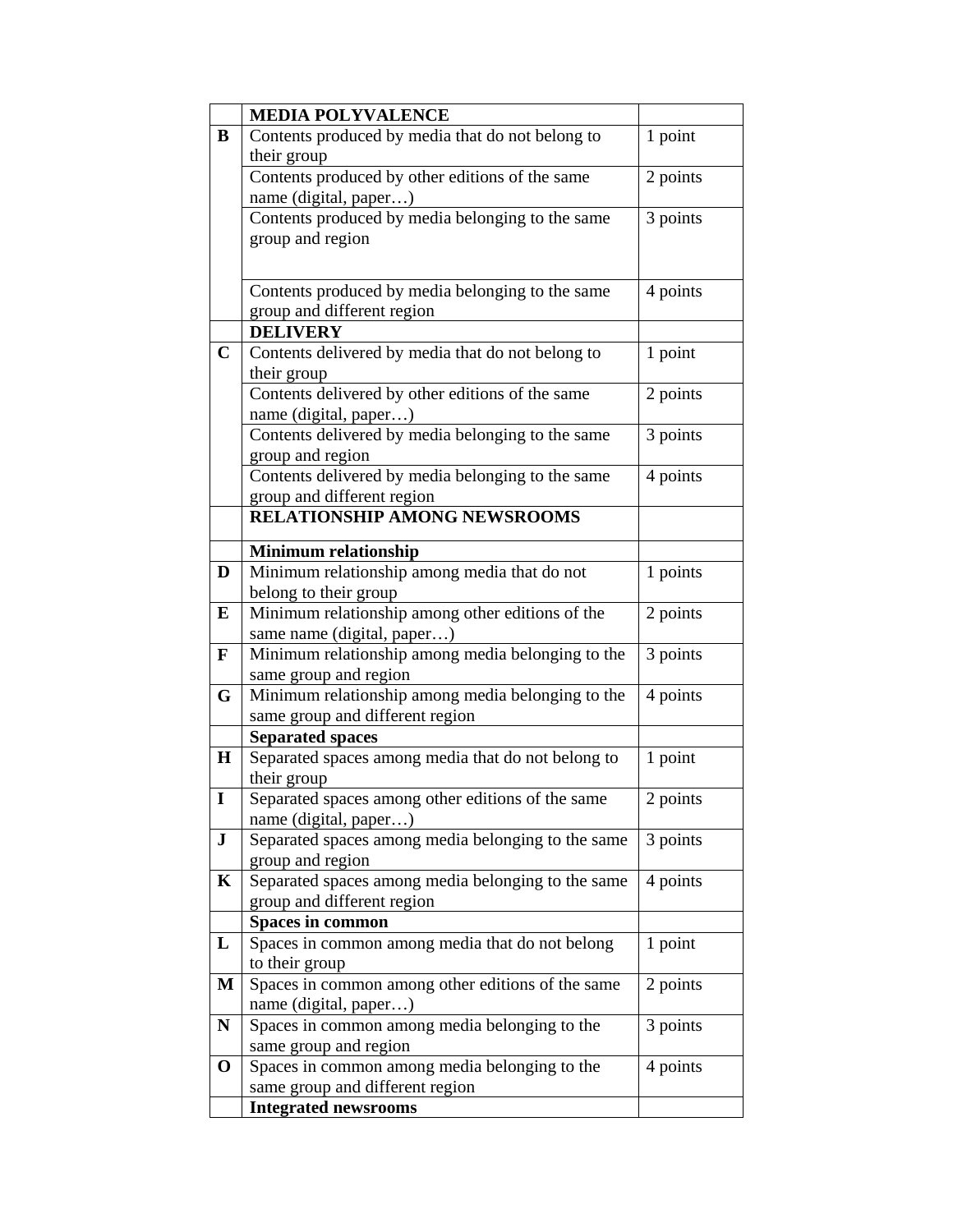| P | Integrated newsrooms among media belonging to the | 2 point  |
|---|---------------------------------------------------|----------|
|   | same group and different region                   |          |
|   | Integrated newsrooms among other editions of the  | 3 points |
|   | same name (digital, paper)                        |          |
| R | Integrated newsrooms among media belonging to the | 4 points |
|   | same group and region                             |          |

#### **3.4. Calculus of the convergence index**

# **Illustration 1 Index Calculus**

 $\frac{(D+B+F+G)0.2E+(H+1+j+K+)0.8+(L+M+N+G)0.7E+(F+Q+R)}{4(N^2OFMBDIA OF GROUP + N^2OFMBDIANO GROUPWITHRELATIONSHIP)} 0.7$ 

### Where

A: It is the sum of all the points assigned to the category *Type of collaboration*.

B: It is the sum of all the points assigned to the category *Media polyvalence.* 

C: It is the sum of all the points assigned to the category *Delivery.* 

(D+E+F+G): It is the sum of all the points assigned to the category *Minimum relationship among newsrooms* having in mind each relationship points individually.

(H+I+J+K): It is the sum of all the points assigned to the category *Newsrooms with Separate Spaces* having in mind each relationship points individually.

(L+M+N+O): It is the sum of all the points assigned to the category *Newsrooms with Spaces in Common* having in mind each relationship points individually.

(P+Q+R+S): It is the sum of all the points assigned to the category *Integrated Newsrooms* having in mind each relationship points individually.

Nº OF MEDIA BELONGING TO GROUP: Total figure of media that compose the group to which belongs the medium, object of analysis.

Nº OF MEDIA NOT BELONGING TO GROUP WITH RELATIONSHIP: Total figure of media that do not compose the group to which belongs the medium, object of analysis, but with the ones it establishes a relationship.

# **CONCLUSIONS**

The use of this convergence index solves two of the main actual matters about the measurement of the implementation degree of the convergence strategy in the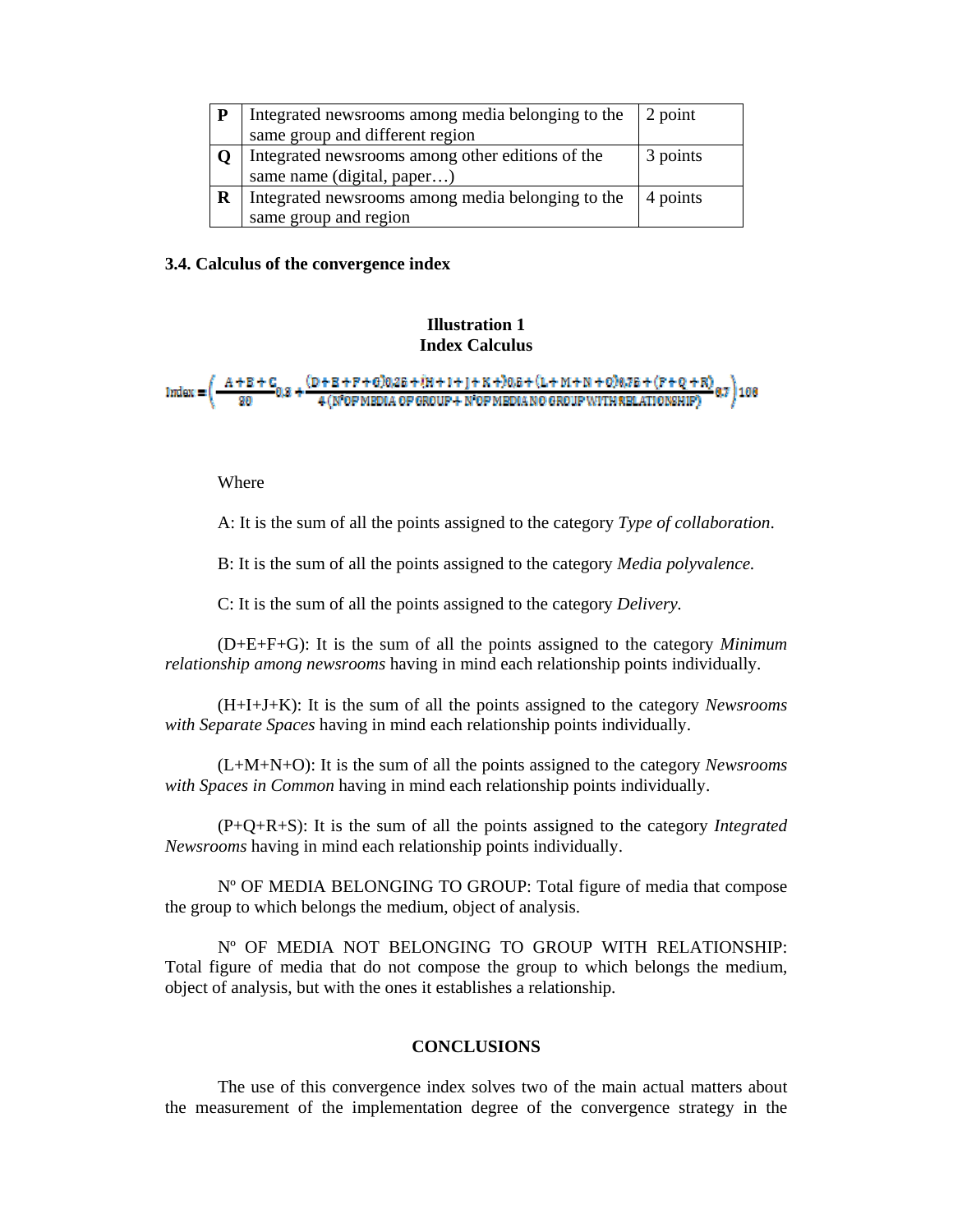media. On the one hand, the possibility to cluster in one single index all the variables related to the convergence which is not only applied in technological terms, but also in reference to the contens production and management. On the other hand, it allows to set a comparative mechanism between the convergence degree of two or more media which doubtless will suppose a referential, so that any researcher or entrepreneur gets to know at every moment his/her position concerning the competence media.

This is the first quantitative scientific approach to the study methodology of this phenomenon and it intends to open a new path to further researches that study not only the quantitative aspects, but also the qualitative characteristics which are essential for better knowing the new business scenery which is presented in the media economy.

#### **REFERENCES**

- Applegren, E. (2004). "Convergence and divergence in media: different perspectives", in *Elpub2004 – 8th International Conference on Electronic Publishing:* p. 237- 248. Brasilia.
- Boczkowski, P.J. (2004) The processes of adopting multimedia and interactivity in three online newsrooms. *Journal of Communication*, 54: 197-213.
- Boczkowski, P.J.; Ferris, J.A. (2005). Multiple Media, Convergent Processes, and Divergent Products Organizational Innovation in Digital Media Production at a European Firm*. Annals of the American Academy of Political and Social Science*, 597(1): 32-47.
- Bromley, M. (1997). "The end of journalism? Changes in workplace practices in the press and broadcasting in the 1990's", in M. Bromley and T. O'Malley (Eds.) *A journalism reader*. London: Routledge.
- Bruns, A. (2005). *Gatewatching. Collaborative Online News Production*. New York: Peter Lang.
- Dailey, L., Demo, L., Spillman, M. (2005). "The Convergence Continuum: A Model for Studying Collaboration Between Media Newsrooms", *Atlantic Journal of Communication*, 13(3): 150-168.
- De Sola Pool, I. (1990). *Technologies without Boundaries. On Telecommunications in a Global Age*. Cambridge: Harvard University Press.
- Deuze, M. (2004). "What is Multimedia Journalism?", *Journalism Studies*, 5(2): 139- 152.
- Domingo, D. et al. (2007). "Four Dimensions of Journalistic Convergence: A preliminary approach to current media trends at Spain". *8th International Symposium on Online Journalism*. Austin, Texas (EEUU). http://online.journalism.utexas.edu/2007/papers/Domingo.pdf [Accessed the 18<sup>th</sup> of March 2009].
- García Avilés, J.A. (2006). Desmitificando la convergencia periodística. *Chasqui. (Revista Latinoamericana de Comunicación)*, 94: 34-39.
- Jenkins, H. (2004). The Culturals Logics of Media Convergence. *International Journal of Cultural Studies*, 7(1): 33-43.
- Killebrew, K.C. (2005) *Managing Media Convergence: Pathways to Journalistic Cooperation*. Ames, Ia.: Blackwell.
- Klinenberg, E. (2005). Convergence: News production in digital age. *Annals of the American Academy of Political and Social Science*, 597(1): 48-64.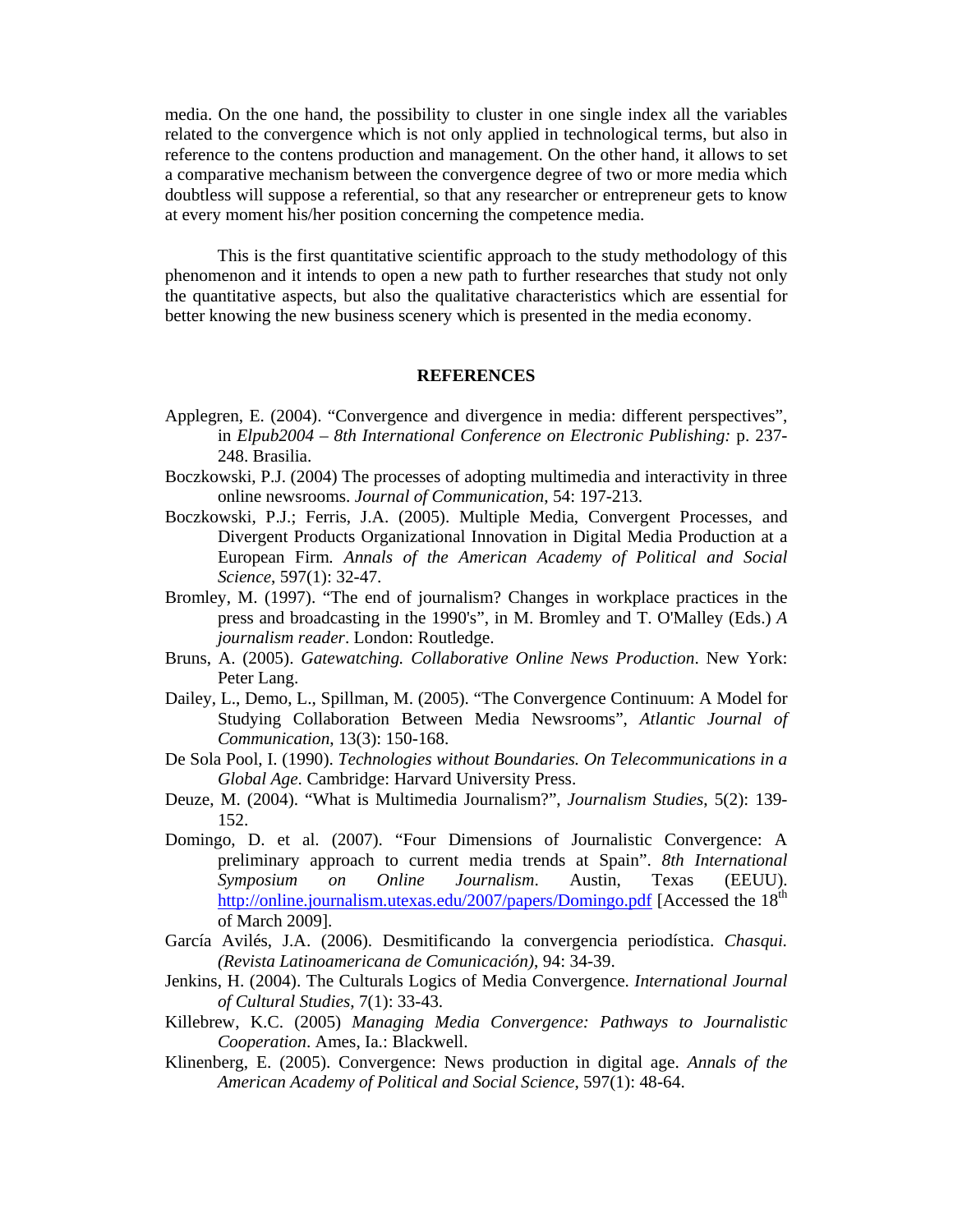- Lawson-Borders, G. (2006). *Media Organizations and Convergence. Case Studies of Media Convergence Pioneers.* New Jersey: Lawrece Erlbaum.
- Masip, P. (2005). Rutinas periodísticas e internet en la información diaria. *Trípodos*. Extra 2005: 561-576.
- Micó, J.L. (2006). *Periodisme a la Xarxa*. Vic: Eumo.
- Palacios, M., Díaz Noci, J. (2009). *Online journalism: research methods. A multidisciplinary approach in comparative perspective*. Bilbao: Servicio Editorial de la Universidad del País Vasco.
- Quinn, S. (2005) *Convergent Journalism: The Fundamentals of Multimedia Reporting*. New York: Peter Lang.
- Salaverría, R. (2003). Convergencia de los medios. *Chasqui (Revista Latinoamericana de Comunicación)*, 81: 32-39.
- Salaverría, R.; García Avilés, J.A. (2008). La convergencia tecnológica en los medios de comunicación: retos para el periodismo. *Trípodos*, 23: 31-47.
- Salaverría, R., García-Avilés, J. A. and Masip, P. (2007). "Convergencia periodística. Propuesta de definición teórica y operativa". *Work document for the research project "Convergencia digital en los medios de comunicación"* (SEJ2006 - 14828-C06).

#### **AUTHORS**

Xosé López García is a faculty member and professor of the Department of Communication Sciences at the University of Santiago. He is a member of the Galician Culture Council, where he carries out the Communication section and holds a vicepresidency position. At the University, he is a professor of Written Information and Communication and Web Network Journalism. He directs the research group Novos Medios (New Media). His main actual research fields are based on the analysis of the relation between the evolution of the daily newspapers and the online editions, as well as the analysis of the journalism which is practiced in both supports.

José Pereira Fariña is a professor assistant of the Department of Communication Sciences at the University of Santiago de Compostela, and member of the research group Novos Medios (New Media) of the University of Santiago de Compostela (USC). He is currently holding the vice-dean post at the Faculty of Communication Sciences of the USC. Among his publications, it figures several articles in international scientific journals, and he participated in the writing composition of many books about Ciberjournalism, such as the Manual de Redacción Ciberperiodística (Ariel, 2004) and Sistemas digitales de información (Pearson, 2006).

Idoia Portilla is a faculty member of the Department of Media Management at the University of Navarra. Her teaching and study fields are in audience and marketing research. Her main research fields are the use of time with media in the households, especially among teenagers, and the effect of internet in other media. She has a PhD's degree in Economics for the University of Navarra and a Master in Marketing Research for the UNED.

Teresa de la Hera has a Bachelor's degree in Journalism (specialized in Web Network Journalism and Multimedia) and Audiovisual Communication for the